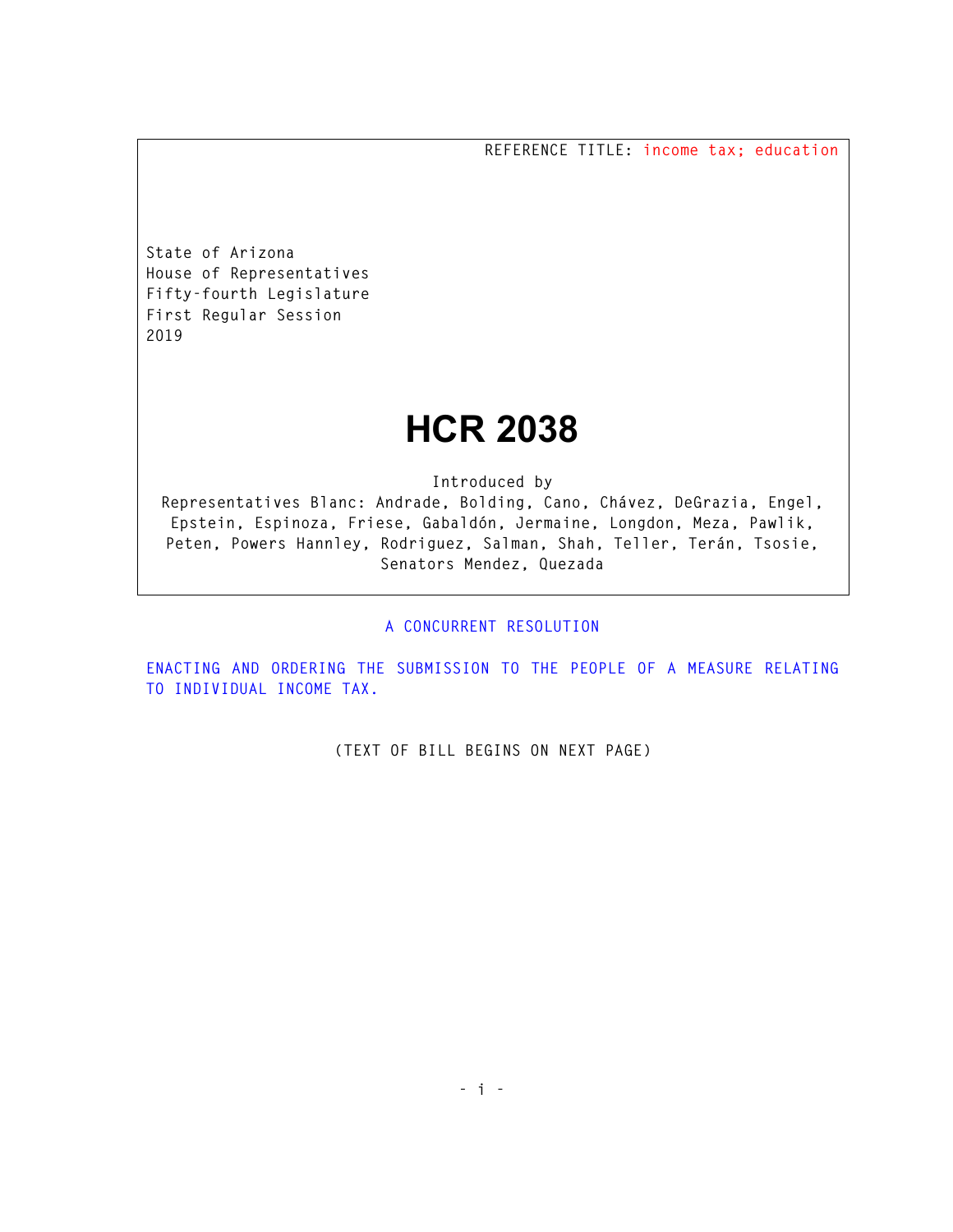**1 Be it resolved by the House of Representatives of the State of Arizona, 2 the Senate concurring: 3 1. Under the power of the referendum, as vested in the Legislature, 4 the following measure, relating to individual income tax, is enacted to 5 become valid as a law if approved by the voters and on proclamation of the 6 Governor: 7 AN ACT 8 AMENDING SECTION 15-977, ARIZONA REVISED STATUTES; AMENDING 9 TITLE 43, CHAPTER 2, ARTICLE 1, ARIZONA REVISED STATUTES, BY 10 ADDING SECTION 43-212; AMENDING SECTION 43-1011, ARIZONA 11 REVISED STATUTES; RELATING TO INDIVIDUAL INCOME TAX. 12 Be it enacted by the Legislature of the State of Arizona: 13 Section 1. Section 15-977, Arizona Revised Statutes, is 14 amended to read: 15 15-977. Classroom site fund; definitions 16 A. The classroom site fund is established consisting of 17 monies transferred to the fund pursuant to section 37-521, 18 subsection B, section 42-5029, subsection E, paragraph 10, and 19 section 42-5029.02, subsection A, paragraph 10 AND SECTION 20 43-212. The department of education shall administer the 21 fund. School districts and charter schools may not supplant 22 existing school site funding with revenues from the fund. All 23 monies distributed from the fund are intended for use at the 24 school site. Each school district or charter school shall 25 allocate forty percent of the monies for teacher compensation 26 increases based on performance and employment related 27 expenses, twenty percent of the monies for teacher base salary 28 increases and employment related expenses and forty percent of 29 the monies for maintenance and operation purposes as 30 prescribed in subsection H of this section. MONIES 31 TRANSFERRED TO THE FUND PURSUANT TO SECTION 43-212 MAY BE USED 32 TO FUND THE ACTUAL REASONABLE COSTS THE DEPARTMENT OF 33 EDUCATION AND THE DEPARTMENT OF REVENUE INCUR IN IMPLEMENTING 34 OR EXECUTING THIS SECTION AND SECTION 43-212. THESE COSTS 35 SHALL BE DISCLOSED TO THE EXECUTIVE DIRECTOR OF THE JOINT 36 LEGISLATIVE BUDGET COMMITTEE, WHO SHALL PUBLISH THIS 37 INFORMATION ON THE WEBSITE OF THE JOINT LEGISLATIVE BUDGET 38 COMMITTEE. FOR THE REMAINDER OF THE MONIES TRANSFERRED TO THE 39 FUND PURSUANT TO SECTION 43-212, EACH SCHOOL DISTRICT OR 40 CHARTER SCHOOL SHALL ALLOCATE SIXTY PERCENT OF THE MONIES FOR 41 TEACHER BASE SALARY INCREASES AND EMPLOYMENT-RELATED EXPENSES 42 AND FORTY PERCENT OF THE MONIES FOR MAINTENANCE AND OPERATION 43 PURPOSES AS PRESCRIBED IN SUBSECTION H OF THIS SECTION. 44 Teacher compensation increases based on performance or teacher 45 base salary increases distributed pursuant to this subsection**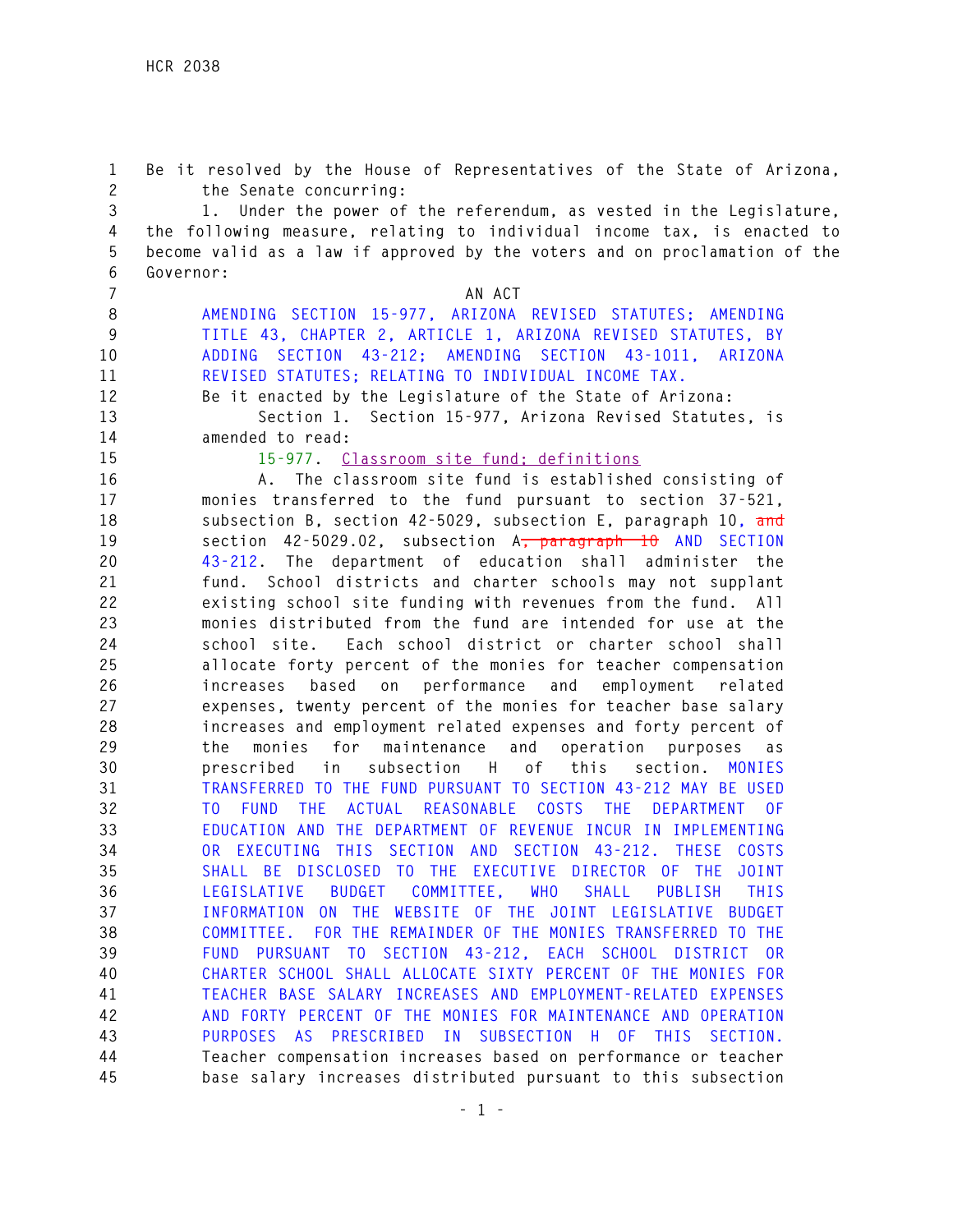**1 shall supplement, and not supplant, teacher compensation 2 monies from any other sources. The school district or charter 3 school shall notify each school principal of the amount 4 available to the school by April 15 of each year. The 5 district or charter school shall request from the school's 6 principal each school's priority for the allocation of the 7 funds available to the school for each program listed under 8 subsection H of this section. The amount budgeted by the 9 school district or charter school pursuant to this section 10 shall not be included in the allowable budget balance 11 carryforward calculated pursuant to section 15-943.01.** 

**12 B. A school district governing board must adopt a 13 performance based compensation system at a public hearing to 14 allocate funding from the classroom site fund pursuant to 15 subsection A of this section. Individual teacher performance 16 as measured by the teacher's performance classification 17 pursuant to section 15-203, subsection A, paragraph 38 shall 18 be a component of the school district's portion of the forty 19 percent allocation for teacher compensation based on 20 performance and employment related expenses.** 

**21 C. A school district governing board shall vote on a 22 performance based compensation system that includes the 23 following elements:** 

**24 1. School district performance and school performance.** 

**25 2. Individual teacher performance as measured by the 26 teacher's performance classification pursuant to section 27 15-203, subsection A, paragraph 38. The individual teacher 28 performance component shall account for thirty-three percent 29 of the forty percent allocation for teacher compensation based 30 on performance and employment related expenses.** 

**31 3. Measures of academic progress toward the academic 32 standards adopted by the state board of education.** 

**33 4. Other measures of academic progress.** 

- **34 5. Dropout or graduation rates.**
- **35 6. Attendance rates.**
- **36 7. Ratings of school quality by parents.**
- **37 8. Ratings of school quality by students.**
- **38 9. The input of teachers and administrators.**

**39 10. Approval of the performance based compensation 40 system based on an affirmative vote of at least seventy 41 percent of the teachers eligible to participate in the 42 performance based compensation system.** 

**43 11. An appeals process for teachers who have been 44 denied performance based compensation.**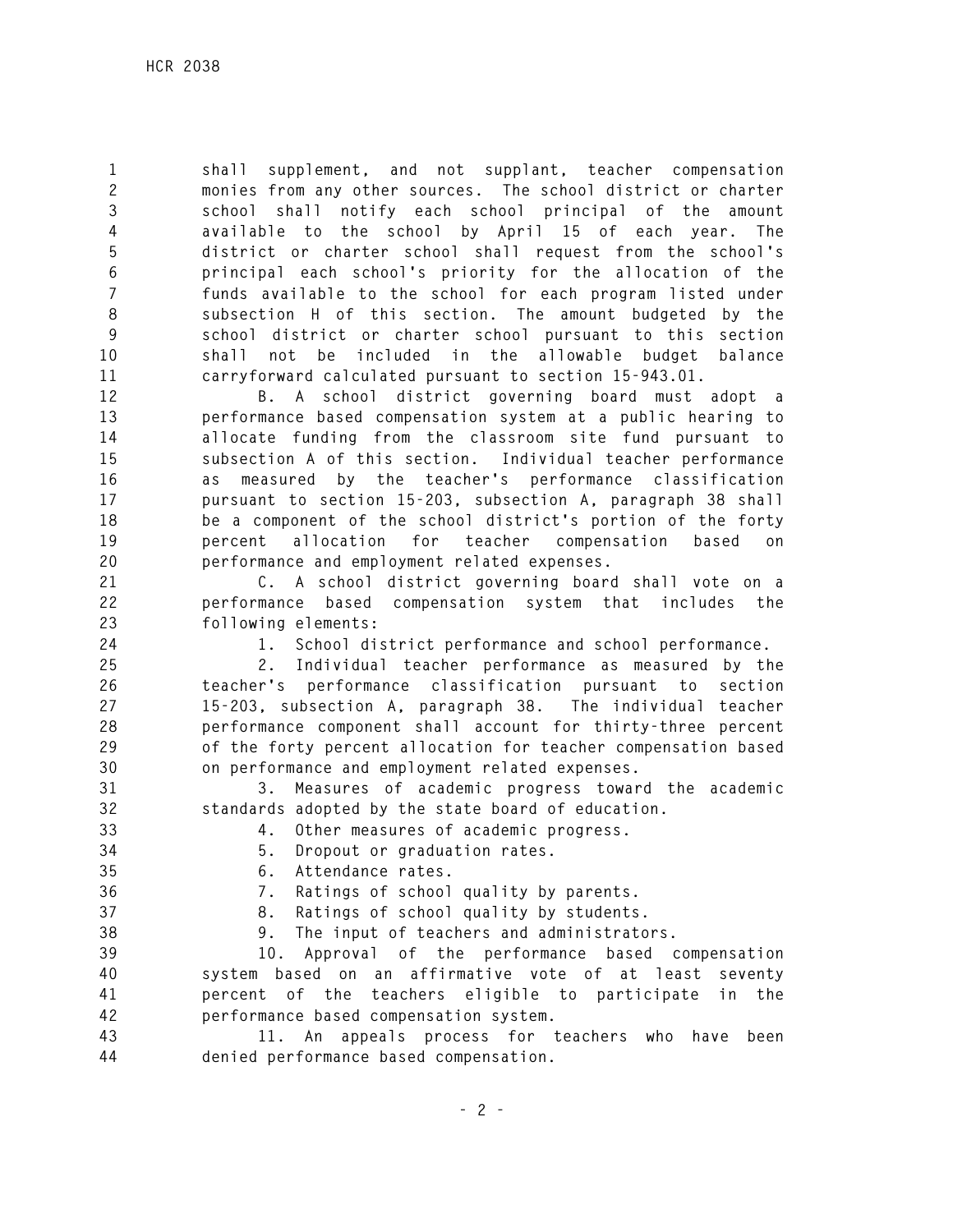**1 12. Regular evaluation for effectiveness, which shall 2 comply with section 15-203, subsection A, paragraph 38. 3 D. A performance based compensation system shall 4 include teacher professional development programs that are 5 aligned with the elements of the performance based 6 compensation system. 7 E. A school district governing board may modify the 8 elements contained in subsection C of this section and 9 consider additional elements when adopting a performance based 10 compensation system. A school district governing board shall 11 adopt any modifications or additional elements and specify the 12 criteria used at a public hearing. 13 F. Until December 31, 2009, each school district shall 14 develop an assessment plan for its performance based 15 compensation system and submit the plan to the department of 16 education by December 31 of each year. A copy of the 17 performance based compensation system and assessment plan 18 adopted by the school district governing board shall be 19 included in the report submitted to the department of 20 education. 21 F. EACH SCHOOL DISTRICT GOVERNING BOARD SHALL ANNUALLY 22 DEVELOP AND ADOPT A PLAN AT A PUBLIC MEETING TO DISTRIBUTE 23 MONIES RECEIVED FROM THE CLASSROOM SITE FUND. THE SCHOOL 24 DISTRICT GOVERNING BOARD SHALL IMPLEMENT A PROCESS FOR 25 TEACHERS AND STUDENT SUPPORT SERVICES PERSONNEL TO PROVIDE 26 INPUT ON AND APPROVE THE PROPOSED PLAN BEFORE THE GOVERNING 27 BOARD ADOPTS THE PLAN FOR THE FOLLOWING FISCAL YEAR. 28 G. Monies in the fund are continuously appropriated, 29 are exempt from the provisions of section 35-190 relating to 30 lapsing of appropriations and shall be distributed as follows: 31 1. By March 30 of each year, the staff of the joint 32 legislative budget committee shall determine a per pupil 33 amount from the fund for the budget year using the estimated 34 statewide weighted count for the current year pursuant to 35 section 15-943, paragraph 2, subdivision (a) and based on 36 estimated available resources in the classroom site fund for 37 the budget year adjusted for any prior year carryforward or 38 shortfall. 39 2. The allocation to each charter school and school 40 district for a fiscal year shall equal the per pupil amount 41 established in paragraph 1 of this subsection for the fiscal 42 year multiplied by the weighted student count for the school 43 district or charter school for the fiscal year pursuant to 44 section 15-943, paragraph 2, subdivision (a). For the 45 purposes of this paragraph, the weighted student count for a**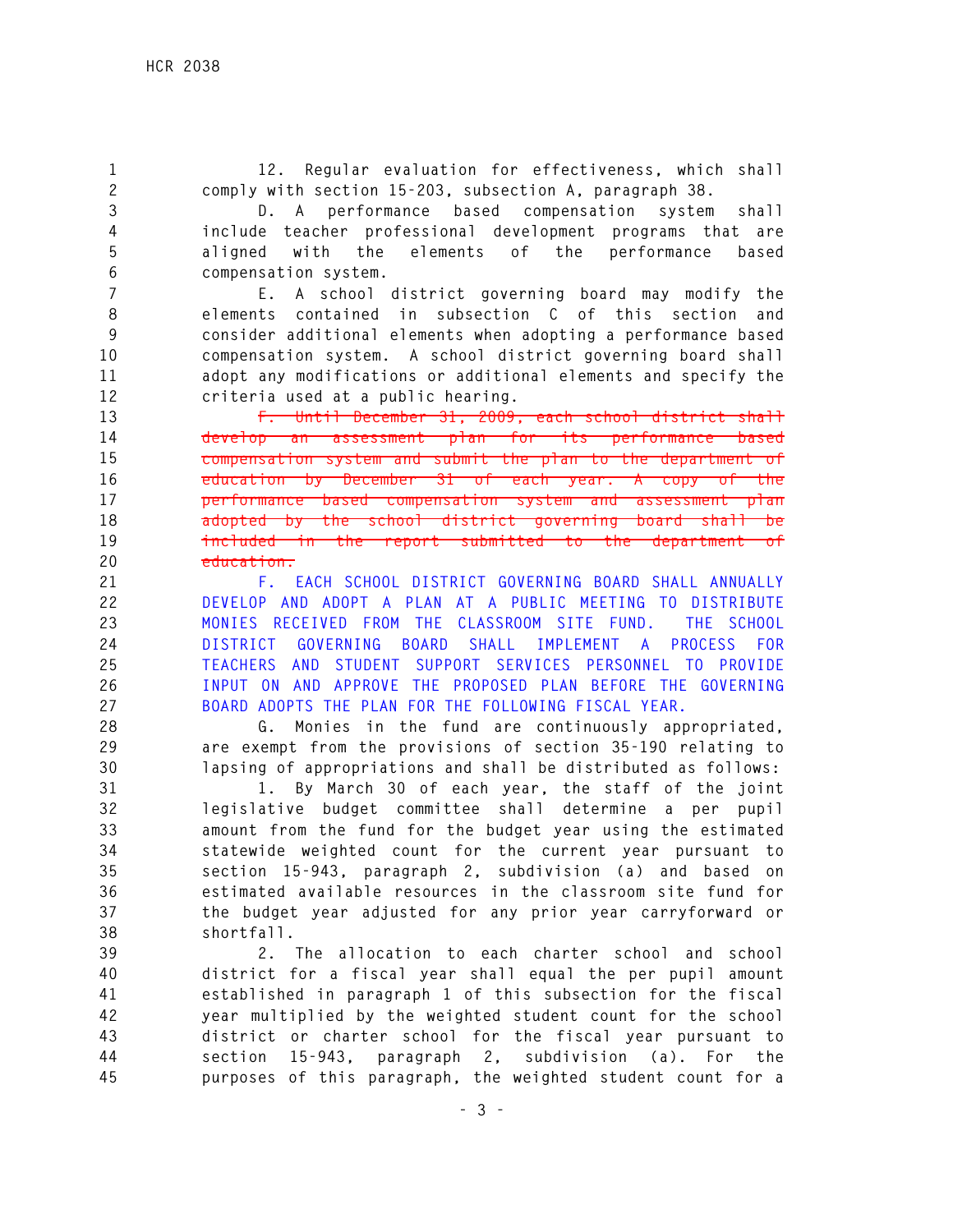**1 school district that serves as the district of attendance for 2 nonresident pupils shall be increased to include nonresident 3 pupils who attend school in the school district.** 

**4 H. Monies distributed from the classroom site fund 5 shall be spent for the following maintenance and operation 6 purposes:** 

- **7 1. Class size reduction.** 
	-
- **8 2. Teacher compensation increases.**
- **9 3. Assessment intervention programs.**
- **10 4. Teacher development.**
- **11 5. Dropout prevention programs.**
- **12 6. Teacher liability insurance premiums.**

**13 7. STUDENT SUPPORT SERVICES PERSONNEL COMPENSATION 14 INCREASES.** 

## **15 8. FULL-DAY KINDERGARTEN.**

**16 I. The district governing board or charter school shall 17 allocate the classroom site fund monies to include, wherever 18 possible, the priorities identified by the principals of the 19 schools while assuring that the funds MONIES maximize 20 classroom opportunities and conform to the authorized 21 expenditures identified in subsection A of this section.** 

**22 J. School districts and charter schools that receive 23 monies from the classroom site fund shall submit a report by 24 November 15 of each year to the superintendent of public 25 instruction that provides an accounting of the expenditures of 26 monies distributed from the fund during the previous fiscal 27 year and a summary of the results of district and school 28 programs funded with monies distributed from the fund. The 29 department of education in conjunction with the auditor 30 general shall prescribe the format of the report under this 31 subsection.** 

**32 K. School districts and charter schools that receive 33 monies from the classroom site fund shall receive these monies 34 monthly in an amount not to exceed one-twelfth of the monies 35 estimated pursuant to subsection G of this section, except 36 that if there are insufficient monies in the fund that month 37 to make payments, the distribution for that month shall be 38 prorated for each school district or charter school. The 39 department of education may make an additional payment in the 40 current month for any prior month or months in which school 41 districts or charter schools received a prorated payment if 42 there are sufficient monies in the fund that month for the 43 additional payments. The state is not required to make 44 payments to a school district or charter school classroom site 45 fund if the state classroom site fund revenue collections are**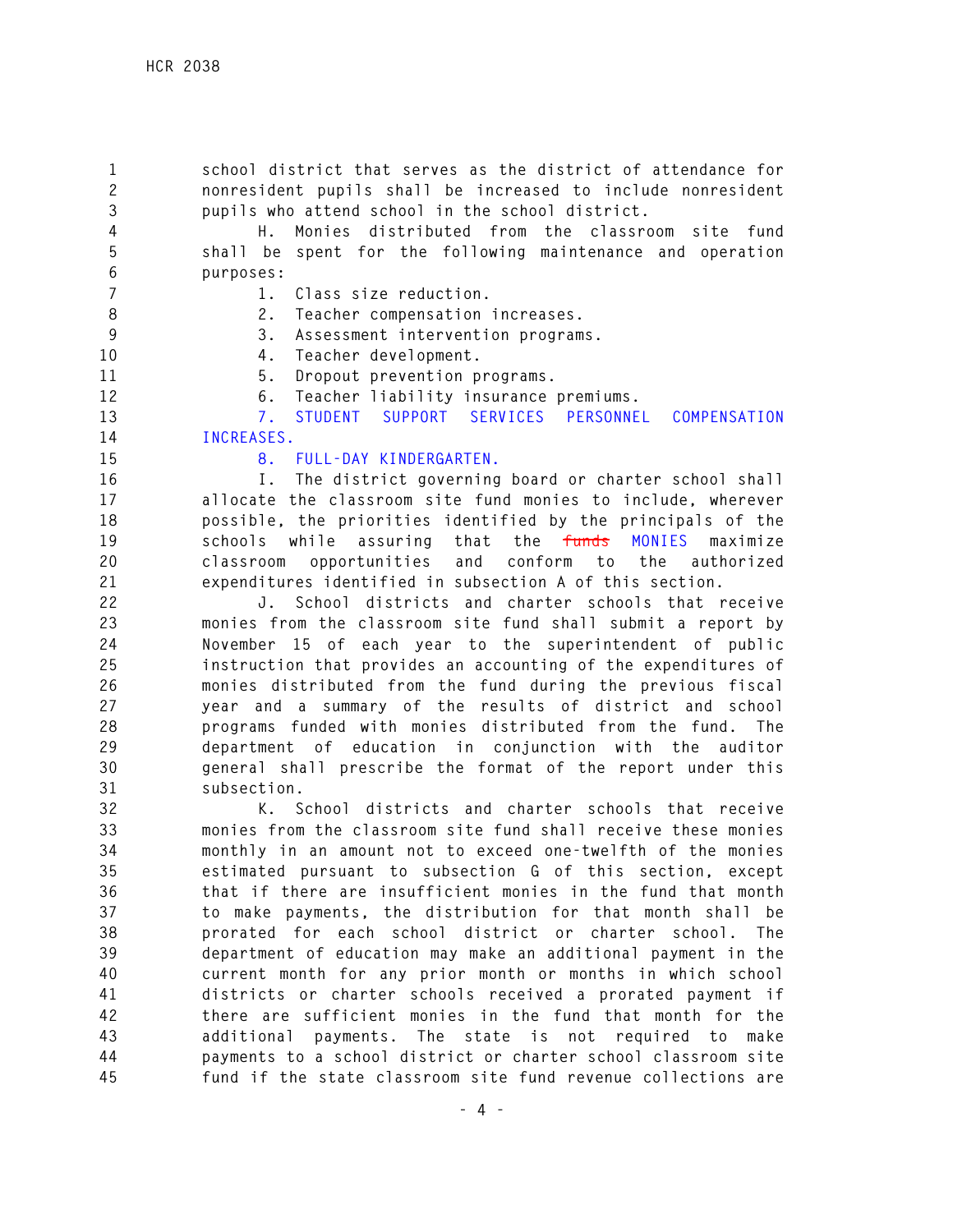**1 insufficient to meet the estimated allocations to school 2 districts and charter schools pursuant to subsection G of this 3 section.** 

**4 L. The state education system for committed youth shall 5 receive monies from the classroom site fund in the same manner 6 as school districts and charter schools. The Arizona state 7 schools for the deaf and the blind shall receive monies from 8 the classroom site fund in an amount that corresponds to the 9 weighted student count for the current year pursuant to 10 section 15-943, paragraph 2, subdivision (b) for each pupil 11 enrolled in the Arizona state schools for the deaf and the 12 blind. Except as otherwise provided in this subsection, the 13 Arizona state schools for the deaf and the blind and the state 14 education system for committed youth are subject to this 15 section in the same manner as school districts and charter 16 schools.** 

**17 M. Each school district and charter school, including 18 school districts that unify pursuant to section 15-448 or 19 consolidate pursuant to section 15-459, shall establish a 20 local level classroom site fund to receive allocations from 21 the state level classroom site fund. The local level 22 classroom site fund shall be a budgetary controlled account. 23 Interest charges for any registered warrants for the local 24 level classroom site fund shall be a charge against the local 25 level classroom site fund. Interest earned on monies in the 26 local level classroom site fund shall be added to the local 27 level classroom site fund as provided in section 15-978. This 28 state shall not be required to make payments to a school 29 district or charter school local level classroom site fund 30 that are in addition to monies transferred to the state level 31 classroom site fund pursuant to section 37-521, subsection B, 32 section 42-5029, subsection E, paragraph 10, and section 33 42-5029.02, subsection A, paragraph 10 AND SECTION 43-212.** 

**34 N. Monies distributed from the classroom site fund for 35 class size reduction, assessment intervention and dropout 36 prevention programs shall only be used for instructional 37 purposes in the instruction function as defined in the uniform 38 system of financial records, except that monies shall not be 39 used for school-sponsored athletics.** 

**40 O. For the purposes of this section:** 

**41 1. "Assessment intervention" means summer programs, 42 after school programs, before school programs or tutoring 43 programs that are specifically designed to ensure that pupils 44 meet the Arizona academic standards as measured by the 45 statewide assessment prescribed by section 15-741.**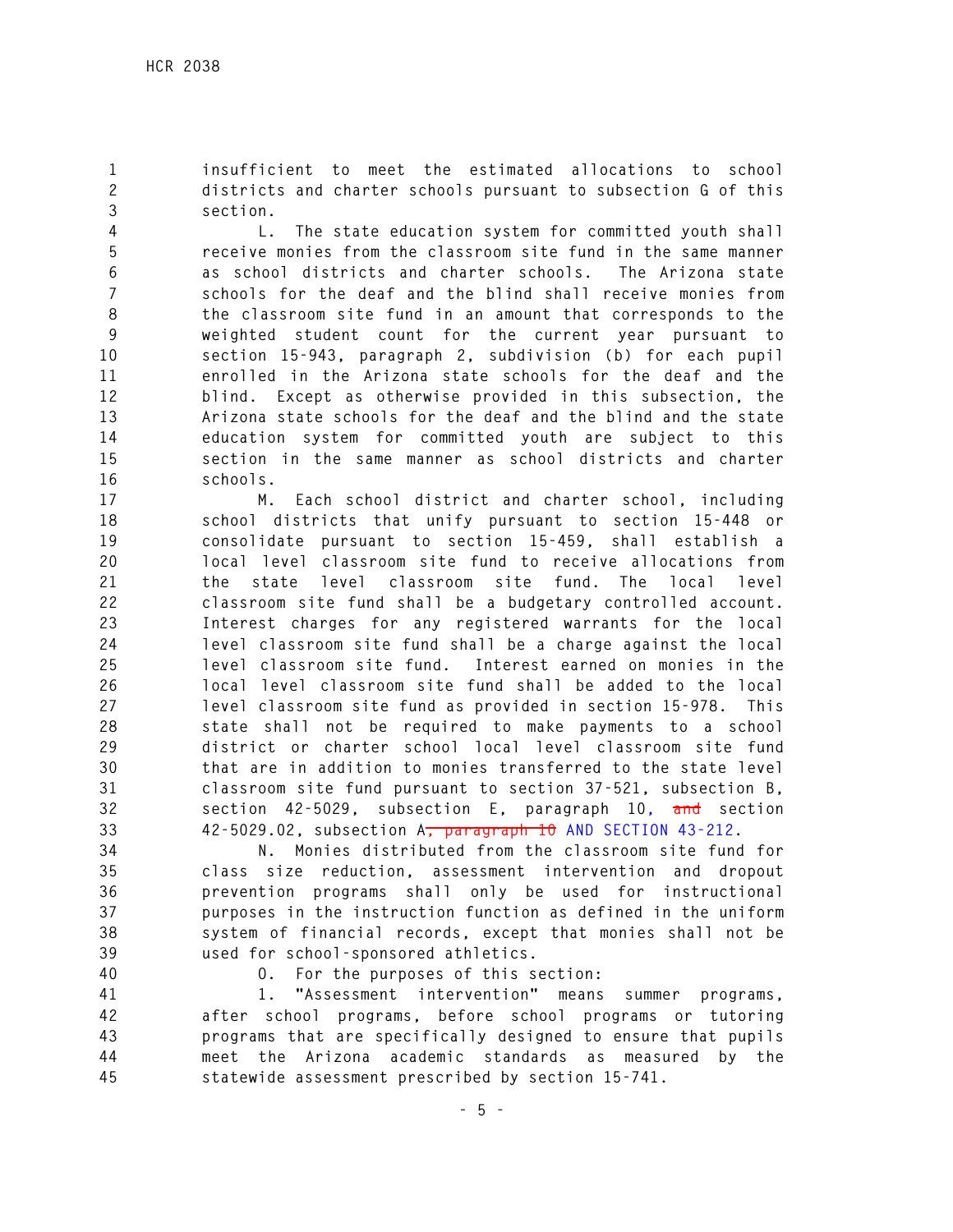**1 2. "Class size reduction" means any maintenance and 2 operations expenditure that is designed to reduce the ratio of 3 pupils to classroom teachers, including the use of persons who 4 serve as aides to classroom teachers. 5 3. "STUDENT SUPPORT SERVICES PERSONNEL" MEANS ANY 6 NONADMINISTRATIVE SCHOOL PERSONNEL WHO PROVIDE STUDENT SUPPORT 7 AND INSTRUCTIONAL SUPPORT SERVICES AS DEFINED BY THE SCHOOL 8 DISTRICT GOVERNING BOARD OR CHARTER SCHOOL GOVERNING BODY, 9 INCLUDING STUDENT FOOD SERVICE, STUDENT TRANSPORTATION AND 10 SCHOOL SITE PLANT OPERATIONS. 11 4. "TEACHER" MEANS ANY NONADMINISTRATIVE PERSONNEL WHO 12 TEACHES STUDENTS OR SUPPORTS STUDENT ACADEMIC ACHIEVEMENT AS 13 DEFINED BY THE SCHOOL DISTRICT GOVERNING BOARD OR CHARTER 14 SCHOOL GOVERNING BODY, INCLUDING NURSES, COUNSELORS, SOCIAL 15 WORKERS, PSYCHOLOGISTS, SPEECH PATHOLOGISTS, LIBRARIANS AND 16 ACADEMIC INTERVENTIONISTS. 17 Sec. 2. Title 43, chapter 2, article 1, Arizona Revised 18 Statutes, is amended by adding section 43-212, to read: 19 43-212. Distribution of revenues; education 20 A. NOTWITHSTANDING SECTIONS 42-1116 AND 43-206, FOR 21 TAXABLE YEARS BEGINNING FROM AND AFTER DECEMBER 31, 2020, THE 22 DEPARTMENT SHALL SEPARATELY ACCOUNT FOR AND DEPOSIT, PURSUANT 23 TO SECTIONS 35-146 AND 35-147, THE FOLLOWING AMOUNTS IN THE 24 CLASSROOM SITE FUND ESTABLISHED BY SECTION 15-977: 25 1. FOR A SINGLE PERSON OR A MARRIED PERSON FILING 26 SEPARATELY WHOSE TAXABLE INCOME IS BETWEEN \$250,001 AND 27 \$500,000, THE NET PROCEEDS OF THE TAX COLLECTED PURSUANT TO 28 SECTION 43-1011, SUBSECTION A, PARAGRAPH 6 THAT REPRESENTS 29 3.46 PERCENT OF THE TAXABLE INCOME IN EXCESS OVER \$250,000. 30 2. FOR A SINGLE PERSON OR A MARRIED PERSON FILING 31 SEPARATELY WHOSE TAXABLE INCOME IS \$500,001 AND OVER, THE NET 32 PROCEEDS OF THE TAX COLLECTED PURSUANT TO SECTION 43-1011, 33 SUBSECTION A, PARAGRAPH 6 THAT REPRESENTS 4.46 PERCENT OF THE 34 TAXABLE INCOME IN EXCESS OVER \$500,000. 35 3. FOR A MARRIED COUPLE FILING A JOINT RETURN OR A 36 SINGLE PERSON WHO IS A HEAD OF A HOUSEHOLD WHOSE TAXABLE 37 INCOME IS BETWEEN \$500,001 AND \$1,000,000, THE NET PROCEEDS OF 38 THE TAX COLLECTED PURSUANT TO SECTION 43-1011, SUBSECTION A, 39 PARAGRAPH 6 THAT REPRESENTS 3.46 PERCENT OF THE TAXABLE INCOME 40 IN EXCESS OVER \$500,000. 41 4. FOR A MARRIED COUPLE FILING A JOINT RETURN OR A 42 SINGLE PERSON WHO IS A HEAD OF A HOUSEHOLD WHOSE TAXABLE 43 INCOME IS \$1,000,001 AND OVER, THE NET PROCEEDS OF THE TAX 44 COLLECTED PURSUANT TO SECTION 43-1011, SUBSECTION A, PARAGRAPH**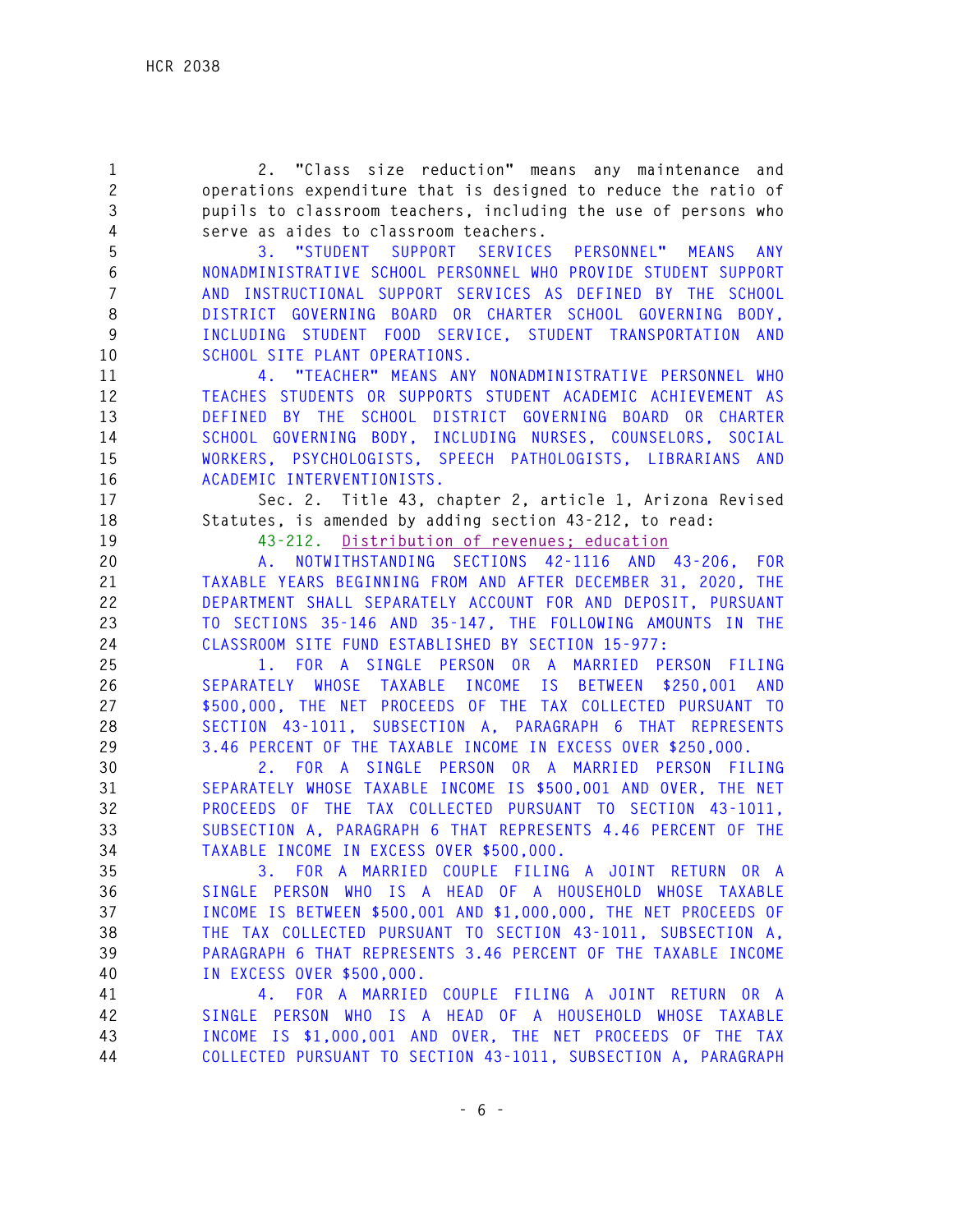**1 6 THAT REPRESENTS 4.46 PERCENT OF THE TAXABLE INCOME IN EXCESS 2 OVER \$1,000,000. 3 B. THE DEPARTMENT SHALL ADJUST THE TAXABLE INCOME 4 DOLLAR AMOUNTS DESCRIBED IN SUBSECTION A OF THIS SECTION AS 5 PRESCRIBED IN SECTION 43-1011, SUBSECTION D. 6 C. THE MONIES DISTRIBUTED TO THE CLASSROOM SITE FUND 7 ESTABLISHED BY SECTION 15-977 PURSUANT TO THIS SECTION ARE IN 8 ADDITION TO ANY OTHER APPROPRIATION, TRANSFER OR OTHER 9 ALLOCATION OF PUBLIC OR PRIVATE MONIES FROM ANY OTHER SOURCE 10 AND MAY NOT SUPPLANT, REPLACE OR REDUCE OTHER SCHOOL DISTRICT 11 AND CHARTER SCHOOL FUNDING SOURCES. 12 Sec. 3. Section 43-1011, Arizona Revised Statutes, is 13 amended to read: 14 43-1011. Taxes and tax rates 15 A. There shall be levied, collected and paid for each 16 taxable year on the entire taxable income of every resident of 17 this state and on the entire taxable income of every 18 nonresident that is derived from sources within this state 19 taxes determined in the following manner: 20 1. For taxable years beginning from and after December 21 31, 1996 through December 31, 1997: 22 (a) In the case of a single person or a married person 23 filing separately: 24 If taxable income is: The tax is: 25 \$0 - \$10,000 2.90% of taxable income 26 \$10,001 - \$25,000 \$290, plus 3.30% of the excess over \$10,000 27 \$25,001 - \$50,000 \$785, plus 3.90% of the excess over \$25,000 28 \$50,001 - \$150,000 \$1,760, plus 4.80% of the excess over \$50,000 29 \$150,001 and over \$6,560, plus 5.17% of the excess over 30 \$150,000 31 (b) In the case of a married couple filing a joint 32 return or a single person who is a head of a household: 33 If taxable income is: The tax is: 34 \$0 - \$20,000 2.90% of taxable income 35 \$20,001 - \$50,000 \$580, plus 3.30% of the excess over \$20,000 36 \$50,001 - \$100,000 \$1,570, plus 3.90% of the excess over \$50,000 37 \$100,001 - \$300,000 \$3,520, plus 4.80% of the excess over 38 \$100,000 39 \$300,001 and over \$13,120, plus 5.17% of the excess over 40 \$300,000 41 2. For taxable years beginning from and after December 42 31, 1997 through December 31, 1998: 43 (a) In the case of a single person or a married person 44 filing separately:**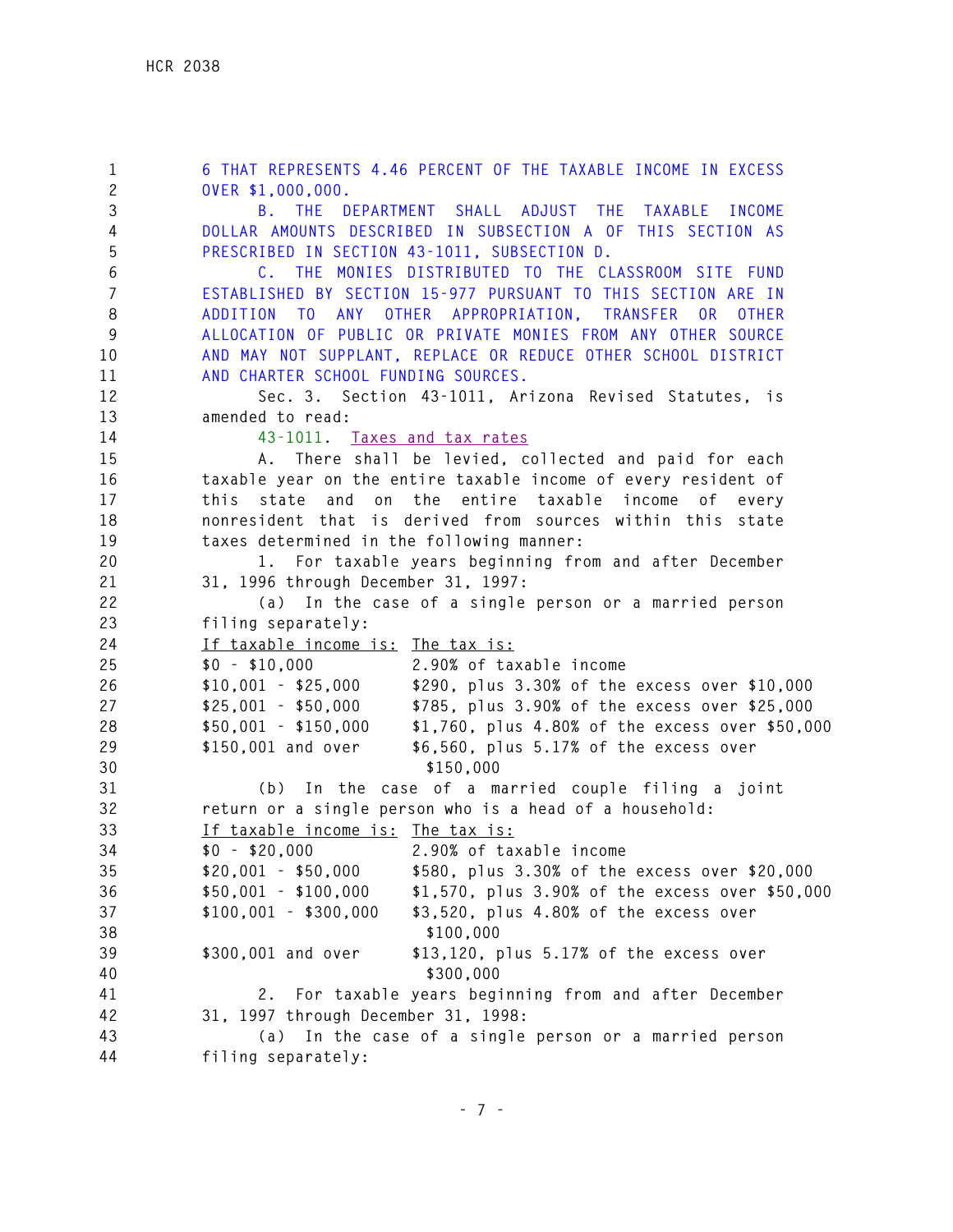**1 If taxable income is: The tax is: 2 \$0 - \$10,000 2.88% of taxable income 3 \$10,001 - \$25,000 \$288, plus 3.24% of the excess over \$10,000 4 \$25,001 - \$50,000 \$774, plus 3.82% of the excess over \$25,000 5 \$50,001 - \$150,000 \$1,729, plus 4.74% of the excess over \$50,000 6 \$150,001 and over \$6,469, plus 5.10% of the excess over 7 \$150,000 8 (b) In the case of a married couple filing a joint 9 return or a single person who is a head of a household: 10 If taxable income is: The tax is: 11 \$0 - \$20,000 2.88% of taxable income 12 \$20,001 - \$50,000 \$576, plus 3.24% of the excess over \$20,000 13 \$50,001 - \$100,000 \$1,548, plus 3.82% of the excess over \$50,000 14 \$100,001 - \$300,000 \$3,458, plus 4.74% of the excess over**  15  $$100,000$ **16 \$300,001 and over \$12,938, plus 5.10% of the excess over**  17  $$300.000$ **18 3. For taxable years beginning from and after December 19 31, 1998 through December 31, 2005: 20 (a) In the case of a single person or a married person 21 filing separately: 22 If taxable income is: The tax is: 23 \$0 - \$10,000 2.87% of taxable income 24 \$10,001 - \$25,000 \$287, plus 3.20% of the excess over \$10,000 25 \$25,001 - \$50,000 \$767, plus 3.74% of the excess over \$25,000 26 \$50,001 - \$150,000 \$1,702, plus 4.72% of the excess over \$50,000 27 \$150,001 and over \$6,422, plus 5.04% of the excess over 28 \$150,000 29 (b) In the case of a married couple filing a joint 30 return or a single person who is a head of a household: 31 If taxable income is: The tax is: 32 \$0 - \$20,000 2.87% of taxable income 33 \$20,001 - \$50,000 \$574, plus 3.20% of the excess over \$20,000 34 \$50,001 - \$100,000 \$1,534, plus 3.74% of the excess over \$50,000 35 \$100,001 - \$300,000 \$3,404, plus 4.72% of the excess over 36 \$100,000 37 \$300,001 and over \$12,844, plus 5.04% of the excess over 38 \$300,000 39 4. For taxable years beginning from and after December 40 31, 2005 through December 31, 2006: 41 (a) In the case of a single person or a married person 42 filing separately: 43 If taxable income is: The tax is: 44 \$0 - \$10,000 2.73% of taxable income 45 \$10,001 - \$25,000 \$273, plus 3.04% of the excess over \$10,000**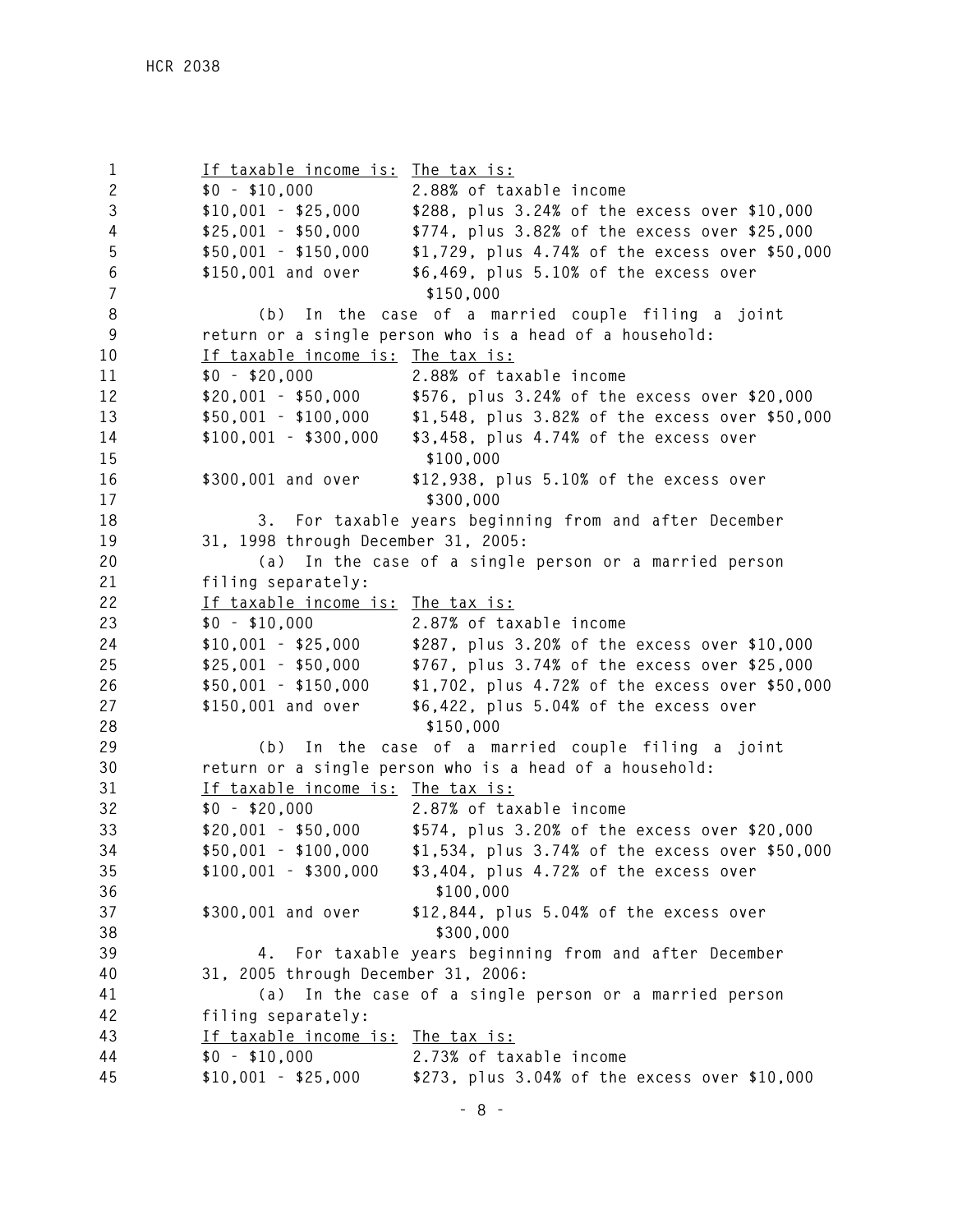**1 \$25,001 - \$50,000 \$729, plus 3.55% of the excess over \$25,000 2 \$50,001 - \$150,000 \$1,617, plus 4.48% of the excess over \$50,000 3 \$150,001 and over \$6,097, plus 4.79% of the excess over 4 \$150,000 5 (b) In the case of a married couple filing a joint 6 return or a single person who is a head of a household: 7 If taxable income is: The tax is: 8 \$0 - \$20,000 2.73% of taxable income 9 \$20,001 - \$50,000 \$546, plus 3.04% of the excess over \$20,000 10 \$50,001 - \$100,000 \$1,458, plus 3.55% of the excess over \$50,000 11 \$100,001 - \$300,000 \$3,233, plus 4.48% of the excess over**  12  $$100,000$ **13 \$300,001 and over \$12,193, plus 4.79% of the excess over**  14  $$300,000$ **15 5. Subject to subsection B and C of this section, for 16 taxable years beginning from and after December 31, 2006 17 THROUGH DECEMBER 31, 2020: 18 (a) In the case of a single person or a married person 19 filing separately: 20 If taxable income is: The tax is: 21 \$0 - \$10,000 2.59% of taxable income 22 \$10,001 - \$25,000 \$259, plus 2.88% of the excess over \$10,000 23 \$25,001 - \$50,000 \$691, plus 3.36% of the excess over \$25,000 24 \$50,001 - \$150,000 \$1,531, plus 4.24% of the excess over \$50,000 25 \$150,001 and over \$5,771, plus 4.54% of the excess over 26 \$150,000 27 (b) In the case of a married couple filing a joint 28 return or a single person who is a head of a household: 29 If taxable income is: The tax is: 30 \$0 - \$20,000 2.59% of taxable income 31 \$20,001 - \$50,000 \$518, plus 2.88% of the excess over \$20,000 32 \$50,001 - \$100,000 \$1,382, plus 3.36% of the excess over \$50,000 33 \$100,001 - \$300,000 \$3,062, plus 4.24% of the excess over 34 \$100,000 35 \$300,001 and over \$11,542, plus 4.54% of the excess over 36 \$300,000 37 6. SUBJECT TO SUBSECTION D OF THIS SECTION, FOR TAXABLE 38 YEARS BEGINNING FROM AND AFTER DECEMBER 31, 2020: 39 (a) IN THE CASE OF A SINGLE PERSON OR A MARRIED PERSON 40 FILING SEPARATELY: 41 IF TAXABLE INCOME IS: THE TAX IS: 42 \$0 - \$10,000 2.59% OF TAXABLE INCOME 43 \$10,001 - \$25,000 \$259, PLUS 2.88% OF THE EXCESS OVER \$10,000 44 \$25,001 - \$50,000 \$691, PLUS 3.36% OF THE EXCESS OVER \$25,000**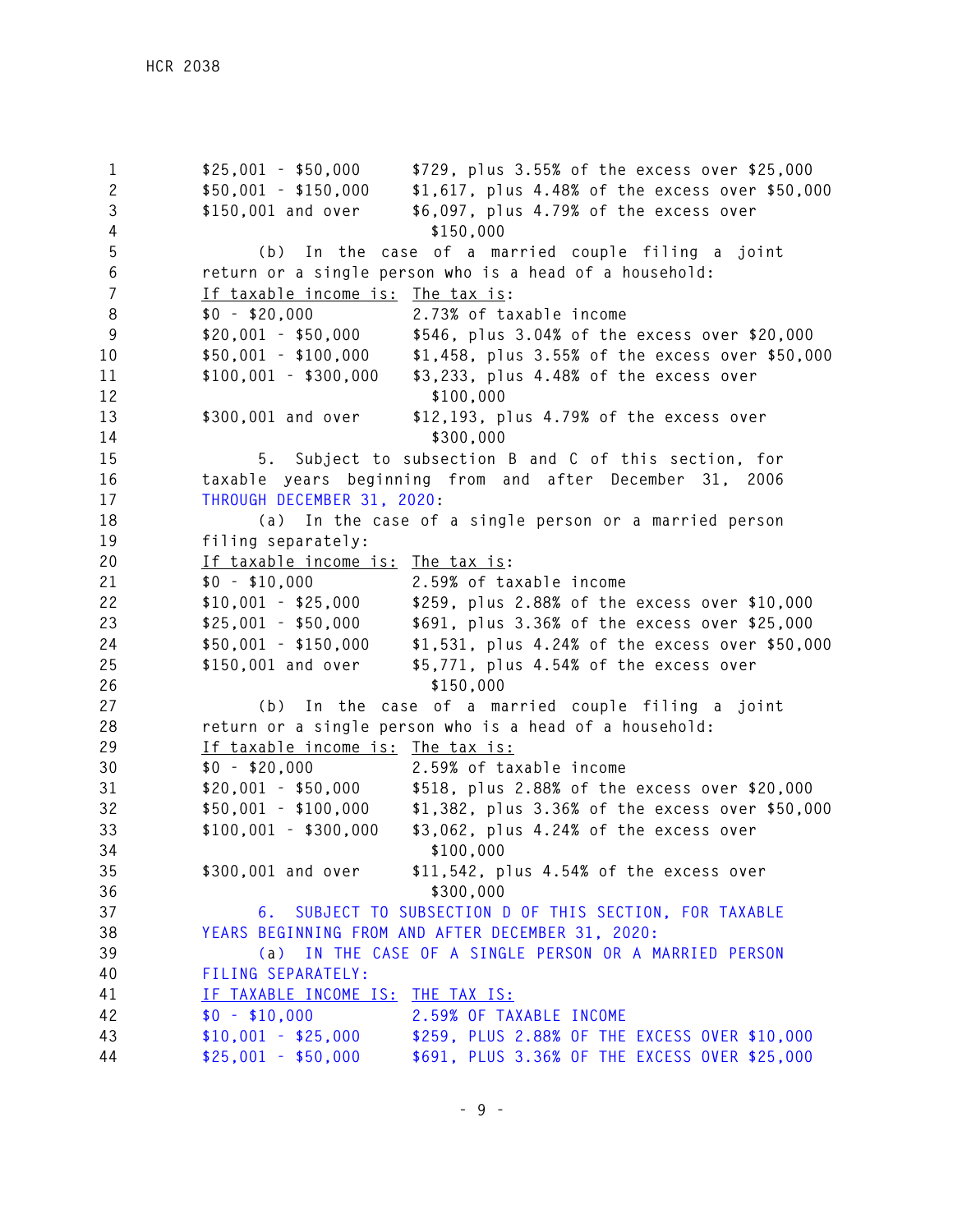**1 \$50,001 - \$150,000 \$1,531, PLUS 4.24% OF THE EXCESS OVER \$50,000 2 \$150,001 - \$250,000 \$5,771, PLUS 4.54% OF THE EXCESS OVER 3 \$150,000 4 \$250,001 - \$500,000 \$10,311, PLUS 8.00% OF THE EXCESS OVER 5 \$250,000 6 \$500,001 AND OVER \$30,311, PLUS 9.00% OF THE EXCESS OVER 7 \$500,000 8 (b) IN THE CASE OF A MARRIED COUPLE FILING A JOINT 9 RETURN OR A SINGLE PERSON WHO IS A HEAD OF A HOUSEHOLD: 10 IF TAXABLE INCOME IS: THE TAX IS: 11 \$0 - \$20,000 2.59% OF TAXABLE INCOME 12 \$20,001 - \$50,000 \$518, PLUS 2.88% OF THE EXCESS OVER \$20,000 13 \$50,001 - \$100,000 \$1,382, PLUS 3.36% OF THE EXCESS OVER \$50,000 14 \$100,001 - \$300,000 \$3,062, PLUS 4.24% OF THE EXCESS OVER**  15  $$100.000$ **16 \$300,001 - \$500,000 \$11,542, PLUS 4.54% OF THE EXCESS OVER**  17  $$300.000$ **18 \$500,001 - \$1,000,000 \$20,622, PLUS 8.00% OF THE EXCESS OVER**  19  $$500,000$ **20 \$1,000,000 AND OVER \$60,622, PLUS 9.00% OF THE EXCESS OVER 21 \$1,000,000** 

**22 B. For the taxable year beginning from and after 23 December 31, 2014 through December 31, 2015, the department 24 shall adjust the income dollar amounts for each rate bracket 25 prescribed by subsection A, paragraph 5 of this section 26 according to the average annual change in the metropolitan 27 Phoenix consumer price index published by the United States 28 DEPARTMENT OF LABOR, bureau of labor statistics. The revised 29 dollar amounts shall be raised to the nearest whole dollar. 30 The income dollar amounts for each rate bracket may not be 31 revised below the amounts prescribed in the prior taxable 32 year.** 

**33 C. For each taxable year beginning from and after 34 December 31, 2015 THROUGH DECEMBER 31, 2020, the department 35 shall adjust the income dollar amounts for each rate bracket 36 prescribed by subsection A, paragraph 5 of this section 37 according to the average annual change in the metropolitan 38 Phoenix consumer price index published by the United States 39 DEPARTMENT OF LABOR, bureau of labor statistics. The revised 40 dollar amounts shall be raised to the nearest whole dollar. 41 The income dollar amounts for each rate bracket may not be 42 revised below the amounts prescribed in the prior taxable 43 year.** 

**44 D. FOR EACH TAXABLE YEAR BEGINNING FROM AND AFTER 45 DECEMBER 31, 2020, THE DEPARTMENT SHALL ADJUST THE INCOME**